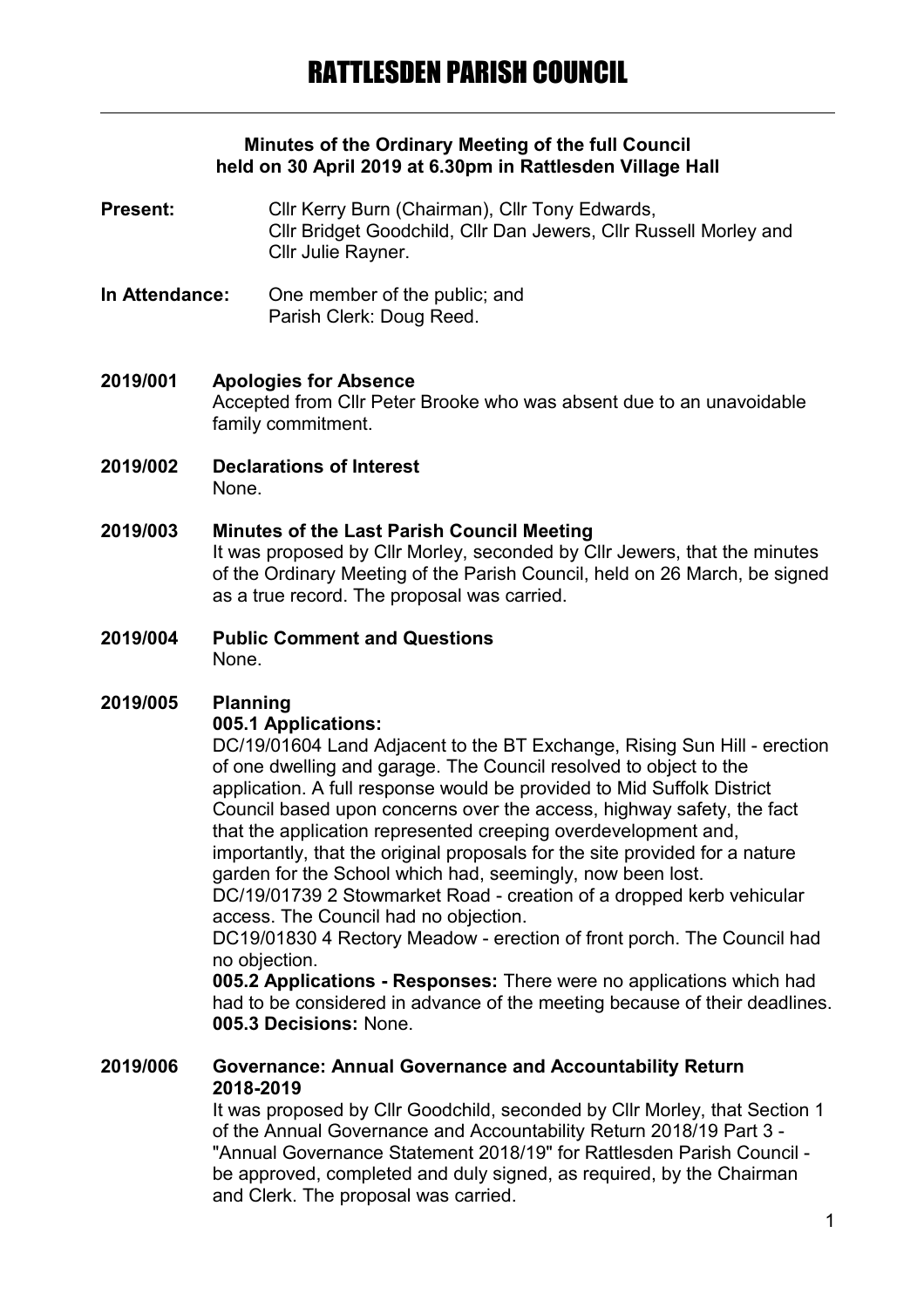# **2019/007 Finance**

**007.1 Financial Report:** The report to 31 March was received. It was noted that the TSB current account stood at £14,268.35 and the deposit account at £13,561.81 further to which it was proposed by Cllr Rayner, seconded by Cllr Goodchild, that the reconciliation be approved and duly signed. The proposal was carried.

**007.2 Payments and Income:** It was proposed by Cllr Goodchild, seconded by Cllr Morley, that the schedule of payments be approved. The proposal was carried. The schedule comprised the following:

- Litter-picker: salary (April) £158.70;
- Clerk: salary (April) £368.25;
- HMRC: PAYE (April) £92.00;
- Mr Roger Heard: 447th Bomb Group Memorial grass-cutting £124.00 (Section 137 expenditure);
- The Felsham Gardeners: Lower Road/Felsham Road strimming £40.00;
- ◆ Suffolk County Council: allotment rent £34.00;
- ◆ Suffolk Association of Local Councils: subscription £368.63:
- Suffolkbiz (Suffolk Cloud): Website hosting £100.00;
- Anglian Water Business Ltd (National): Cemetery water £13.19;
- $\bullet$  The Sign Maker: Cemetery memorial plaque £369.12 + £73.83 VAT; and
- The Sign Maker: Cemetery sign £484.11 + £96.82 VAT. Income received was duly noted as follows:
- TSB: business (deposit) account interest (April) £11.47;
- Mid Suffolk District Council: precept (part 1) £7,300.00; and
- East of England Co-operative Society Funeral Services: Cemetery fees  $-$ £250.00.

**007.3 Accounting Statements: Annual Governance and Accountability Return 2018-2019:** It was proposed by Cllr Morley, seconded by Cllr Burn, based upon the approved annual accounts, that Section 2 of the Annual Governance and Accountability Return 2018/19 Part 3 - "Accounting Statements 2018/19" for Rattlesden Parish Council - be approved, completed and duly signed, as required, by the Chairman and Clerk. The proposal was carried.

**007.4 Budget 2019-2020:** It was proposed by Cllr Goodchild, seconded by Cllr Morley, that the budget for 2019-2020, updated and amended to reflect money carried forward from 2018-2019 and further known costs, be approved. The proposal was carried.

### **2019/008 Cemetery**

Councillors reviewed a complaint from a resident relating to various aspects of the administration of the Cemetery. The principal complaint centred on the removal of internal railings when the site was extended and the management of wildflowers. The issues were thoroughly considered and the actions previously taken by the Council were examined. It was resolved that all matters had been handled properly in the best interests of the facility itself, including health and safety concerns, and in the interests